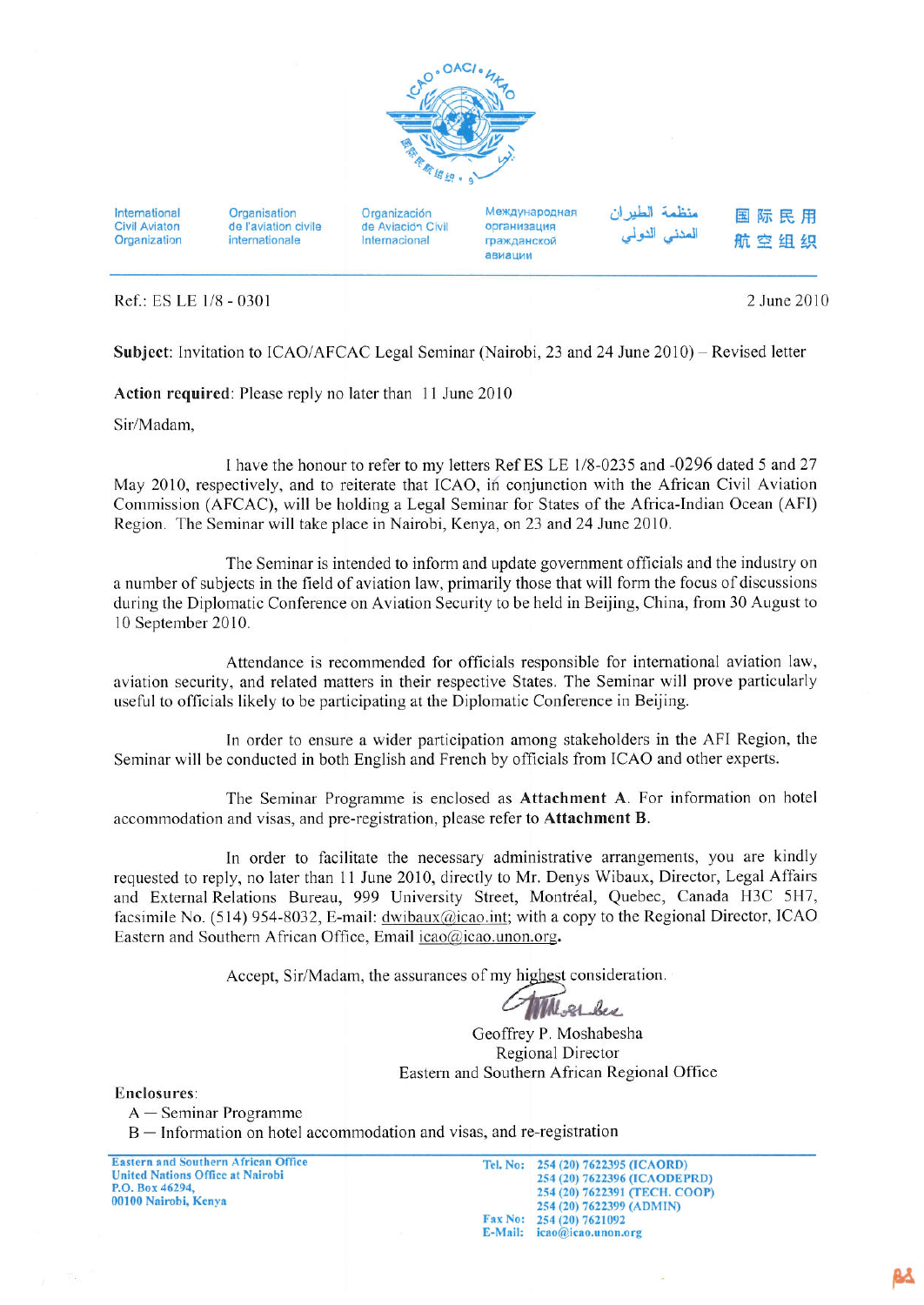**ATTACHMENT A** 

## **ICAO LEGAL SEMINAR**

# **NAIROBI (23 – 24 JUNE 2010)**

# **PROGRAMME**

# **WEDNESDAY, 23 JUNE 2010**

| 1. | <b>Registration</b>                                                                                                                                                 | $9:00 - 10:00$ hours  |  |  |  |  |
|----|---------------------------------------------------------------------------------------------------------------------------------------------------------------------|-----------------------|--|--|--|--|
| 2. | <b>Opening Addresses</b><br>- Mr. Geoffrey Moshabesha, ICAO Regional Director<br>- Mr. Denys Wibaux, Director, Legal Affairs<br>and External Relations Bureau, ICAO | $10:00 - 10:45$ hours |  |  |  |  |
| 3. | Overview of the Existing Aviation Security Conventions $10:45 - 11:15$ hours                                                                                        |                       |  |  |  |  |
|    | <b>Coffee Break</b>                                                                                                                                                 | $11:15 - 11:35$ hours |  |  |  |  |
| 4. | Draft Amendments to the Montreal Convention of 1971 11:35 – 12:30 hours<br>and The Montreal Protocol of 1988                                                        |                       |  |  |  |  |
|    | Lunch                                                                                                                                                               | $12:30 - 14:00$ hours |  |  |  |  |
| 5. | Draft Amendments to The Montreal Convention of 1971<br>and The Montreal Protocol of 1988 (Continued)                                                                | $14:00 - 15:00$ hours |  |  |  |  |
|    | <b>Coffee Break</b>                                                                                                                                                 | $15:00 - 15:20$ hours |  |  |  |  |
| 6. | <b>Draft Amendments to The Hague Convention of 1970</b>                                                                                                             | $15:20 - 16:20$ hours |  |  |  |  |
| 7. | <b>Discussion</b>                                                                                                                                                   | $16:20 - 17:00$ hours |  |  |  |  |
|    | THURSDAY, 24 JUNE 2010                                                                                                                                              |                       |  |  |  |  |
| 1. | <b>Certain Specific Issues in the Draft Amendments</b>                                                                                                              | $9:30 - 10:30$ hours  |  |  |  |  |
|    | <b>Coffee Break</b>                                                                                                                                                 | $10:30 - 10:55$ hours |  |  |  |  |
| 2. | <b>Discussion and Consultation</b>                                                                                                                                  | $10:55 - 12:00$ hours |  |  |  |  |

# **CLOSING REMARKS** 12:00 hours

----------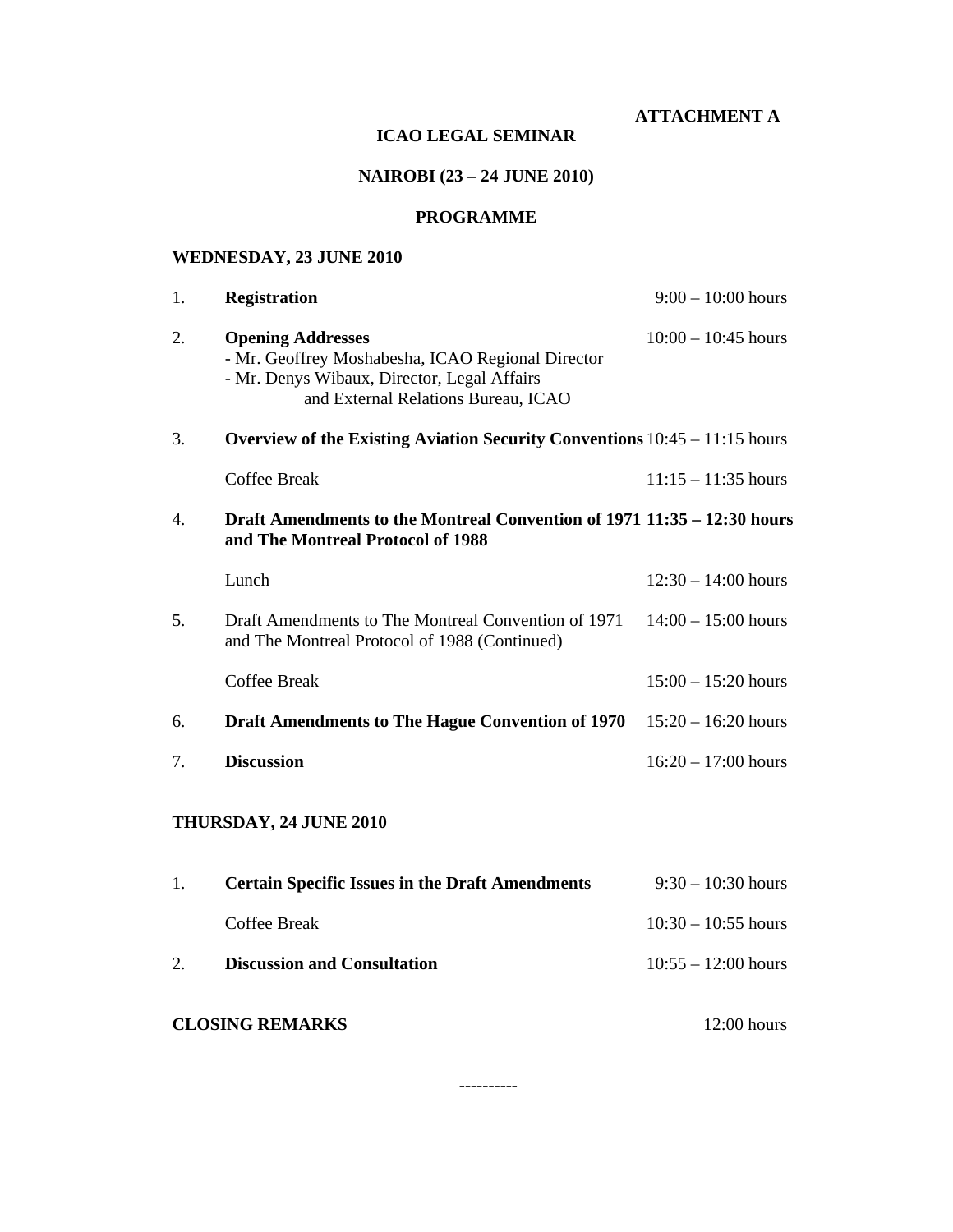

# **INTERNATIONAL CIVIL AVIATION ORGANIZATION**

#### **ICAO Legal Seminar (Nairobi, Kenya, 23 and 24 June 2010)**

#### **INFORMATION BULLETIN**

#### **1. VENUE**

The ICAO Legal Seminar will be held at the ICAO Eastern and Southern Regional Office, United Nations Office, Nairobi, Gigiri, on 23 and 24 June 2010**.** 

#### **2. REGISTRATION**

Participants are requested to pre-register by filling the **attached** attendance notification form and sending by fax or e-mail to us. Based on the duly completed form received by us, name badges will be issued on site. Participants will be required to reconfirm their registration at the registration desk of the United Nations.

#### **3. OPENING SESSION**

The official opening of the seminar will take place on 23 June 2010 at 9.00 a.m.

#### **4. WORKING LANGUAGE**

The workshop will be conducted in English.

#### **5. HOTEL INFORMATION**

5.1 Participants are requested to make their own hotel reservations. A list of recommended hotels is **attached.**

#### **6. TRANSPORTATION**

6.1 Jomo Kenyatta International Airport is situated 16 kilometers (about 20 minutes drive) from the city centre. The fare from the airport to the city centre by special buses (namely City Hoppa and Double M) is Ksh 60. Taxis are readily available; the taxi fare from the airport to the city centre is between Kshs 1000 -1500. The list of recommended taxis is listed below.

| BUZZ A CAB:                     | Tel: $+254$ (0) 721 34 95 90 /(0)734 82 85 85<br>Land line +254 20 828585 or 828774<br>(From airport to Panari Hotel Ksh.600 and for airport to city centre is<br>between ksh. 1000 - 1500) |
|---------------------------------|---------------------------------------------------------------------------------------------------------------------------------------------------------------------------------------------|
| <b>KENATCO</b><br>$\mathcal{L}$ | Tel: +254 20 824248/+254 20 225123/+254 20 230771/+254 20 230772<br>(From airport to Panari Hotel Ksh. 900, and from airport to city centre)<br>between Ksh 1200 - 1500)                    |
| JATCO TAXIS:                    | Tel: +254 20 4448162/0722648383/0722725131/ 0733 701494<br>Fax:<br>4442114<br>(from airport to Panari Hotel Ksh.800 and airport to City Centre between<br>Ksh.1200-1500)                    |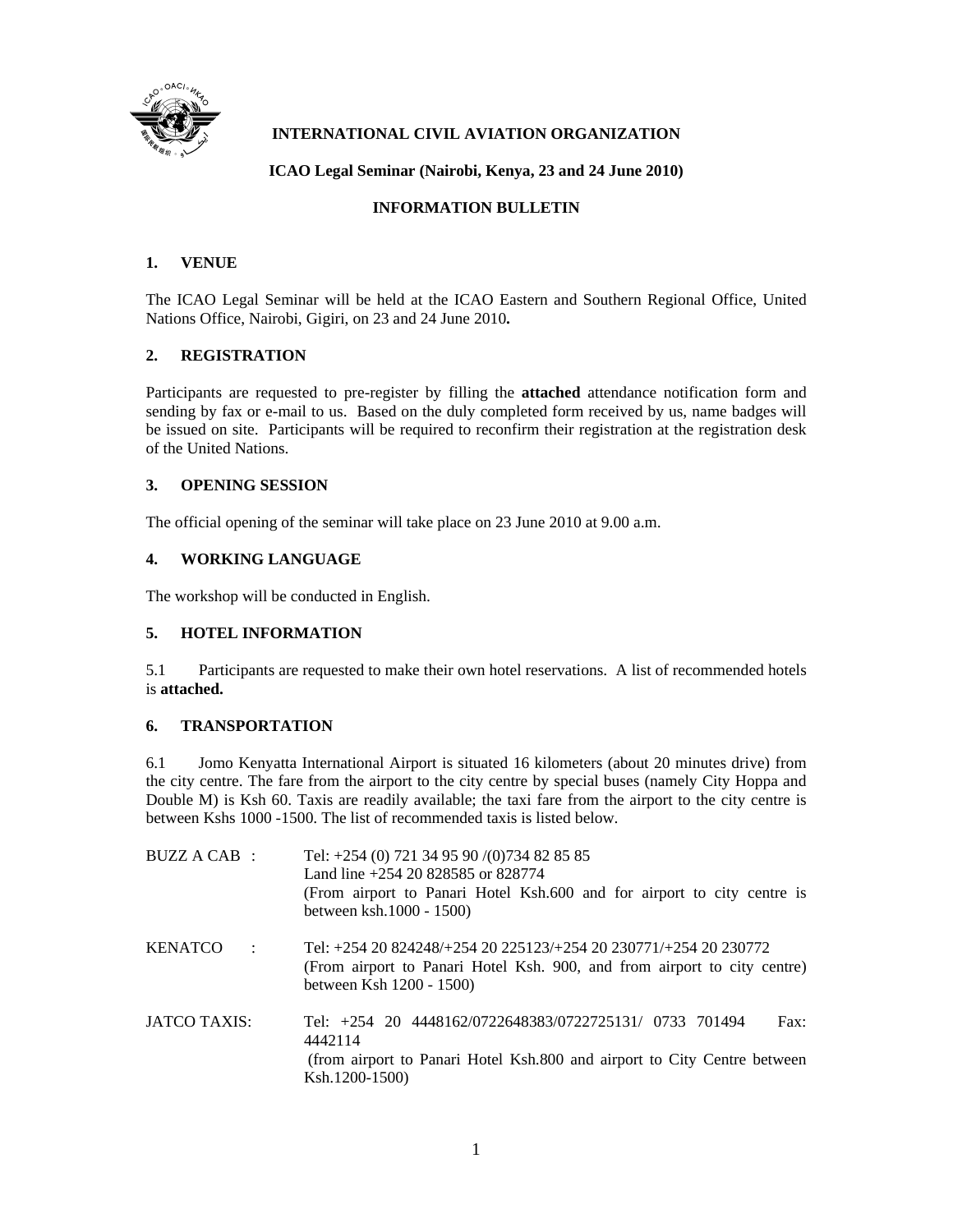6.2 Transport to and from ICAO Regional Office will be provided to all participants. The bus will depart from 680 Hotel at 07:00 hours. All participants residing in other hotels will be expected to proceed to 680 Hotel before this time. The bus will then proceed to ICAO REGIONAL OFFICE, UNITED NATIONS OFFICE, GIGIRI, NAIROBI, KENYA.

# **7. VISA**

7.1 While all travellers arriving in Kenya should have a valid passport, Kenya entry visas are not required for nationals from some countries. Participants are therefore advised to ascertain whether or not they are exempt from the Kenyan visa requirements at our respective embassies.

7.2 Those who are not exempt should apply for visas well in advance from Kenya High Commissions or Embassies, which will issue them upon the presentation of documentation showing that the applicants are designated representatives to a particular UN meeting to be held in Nairobi. For countries with no Kenya High Commission or Embassy, the British Embassy or High Commission will generally represent Kenya and be in a position to issue visas.

## **8. HEALTH**

8.1 Participants must ensure they take out travel insurance (including health) from their home country for the duration of their stay in Nairobi.

8.2 Presentation of yellow fever certificate at the point of entry is highly required for the following African countries – Angola, Benin, Burkina Faso, Burundi, Comoros, Central African Republic, Chad, Congo, DRC, Ivory Coast, Ethiopia, Gabon, Gambia, Ghana, Guinea Bissau, Guinea Equatorial, Liberia, Mali, Mauritania, Mozambique, Niger, Nigeria, Somalia, Congo, Rwanda, São Tomé e Principe, Senegal, Sierra Leone, Tanzania, Togo, Uganda. If the certificate cannot be made available, vaccination will take place on point of entry against payment of 15\$.

## **9. WEATHER AND LOCAL TIME INFORMATION**

#### **Cold Wet season –June to late July**

The month of June is the end of the rainy season and temperatures begin to drop. The mean minimum temperature is about  $12^{\circ}$ C, and mean maximum is about  $23^{\circ}$ C. Warm clothing is recommended particularly in the morning.

## **10. LOCAL CURRENCY AND FOREIGN EXCHANGES RATES**

10.1 The basic unit of currency is the Kenyan shilling (Ksh), which is divided into 100 cents. There are silver and bronze coins of 1 shilling; bronze 5 shillings, 10 shillings 20 shillings and 40 shillings. Notes are issued in denominations of 50, 100, 200, 500 and 1000 shillings.

10.2 Kenya shilling exchange rates are determined by the inter bank trade which varies daily. The dollar rates fluctuate from Ksh.70 to 80.

10.3 There is no limit to the amount of foreign bank notes or traveller's cheques, which visitors may bring into Kenya. However, the export of Kenya currency by visitors is strictly forbidden. A maximum of 400 shillings may be taken out.

10.4 Commercial banks and Forex bureaux provide exchange facilities. Most banks are open between 9.00 am to 4.00 pm from Monday to Friday and between 9.00 am to 12.00 am on the first and last Saturday of the month. Hotels also offer exchange facilities but at a small extra fee. For those who may need Kenyan currency immediately on arrival, the banks at Jomo Kenyatta international airport are open daily from 7.00 am to midnight and will change foreign currency into Kenya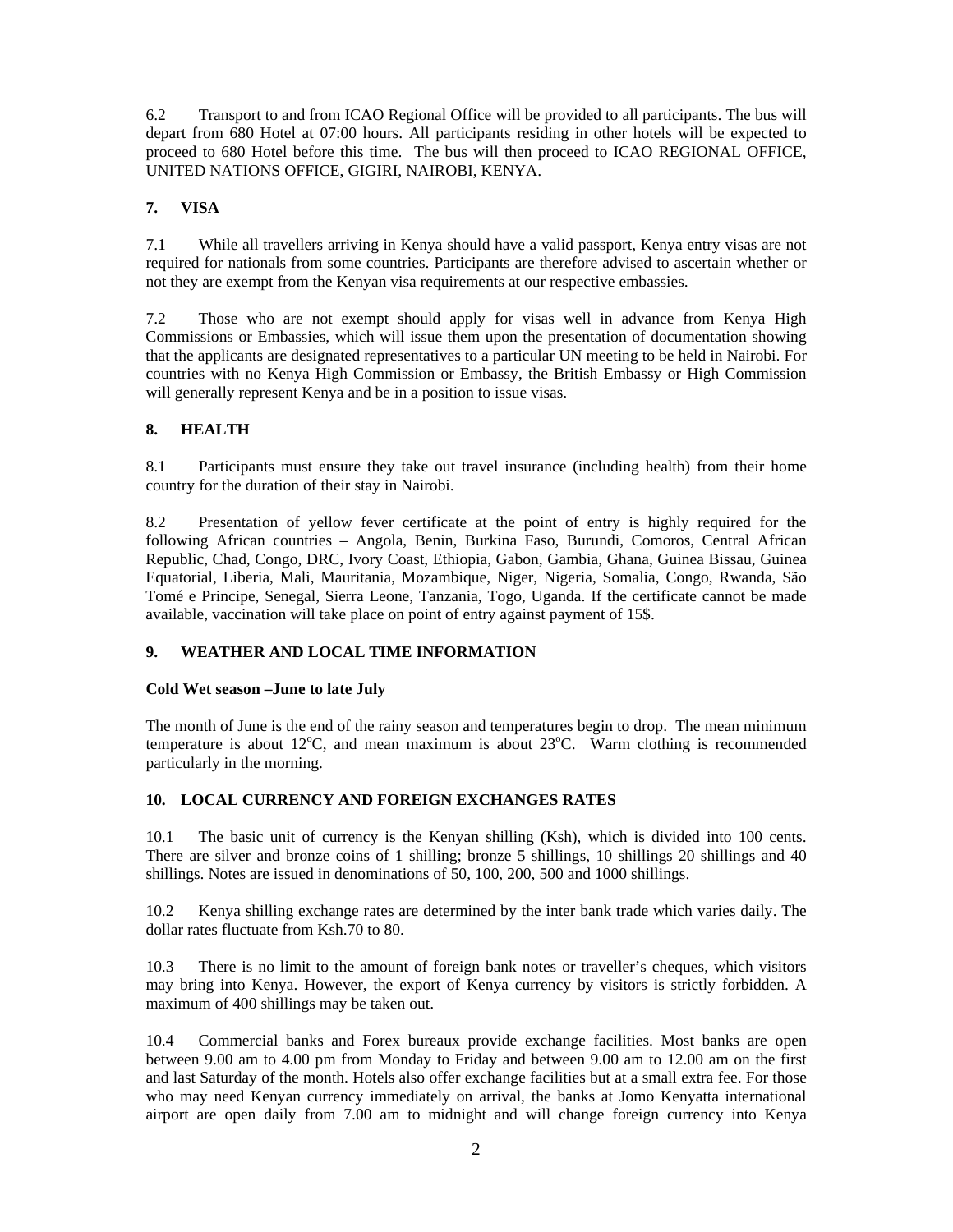shillings. Please keep a receipt after changing your foreign currency to enable you to change back the remaining shillings into foreign currency when you are leaving the country.

#### **11. HOURS OF BUSINESS**

The working week in Kenya runs from Monday to Friday (0800-1700hrs) and Saturday (0800-1300 hrs) and Sunday being a holiday.

#### **12. ELECTRICAL SUPPLY**

Local voltage is 220/240 V 50 Hz

#### **13. TELEPHONES**

World wide direct connections are available, using the international code or telephone operator if necessary.

From abroad dial 254 followed by required number. There are 4 mobile operators: Orange, Safaricom, YU and Zain**.**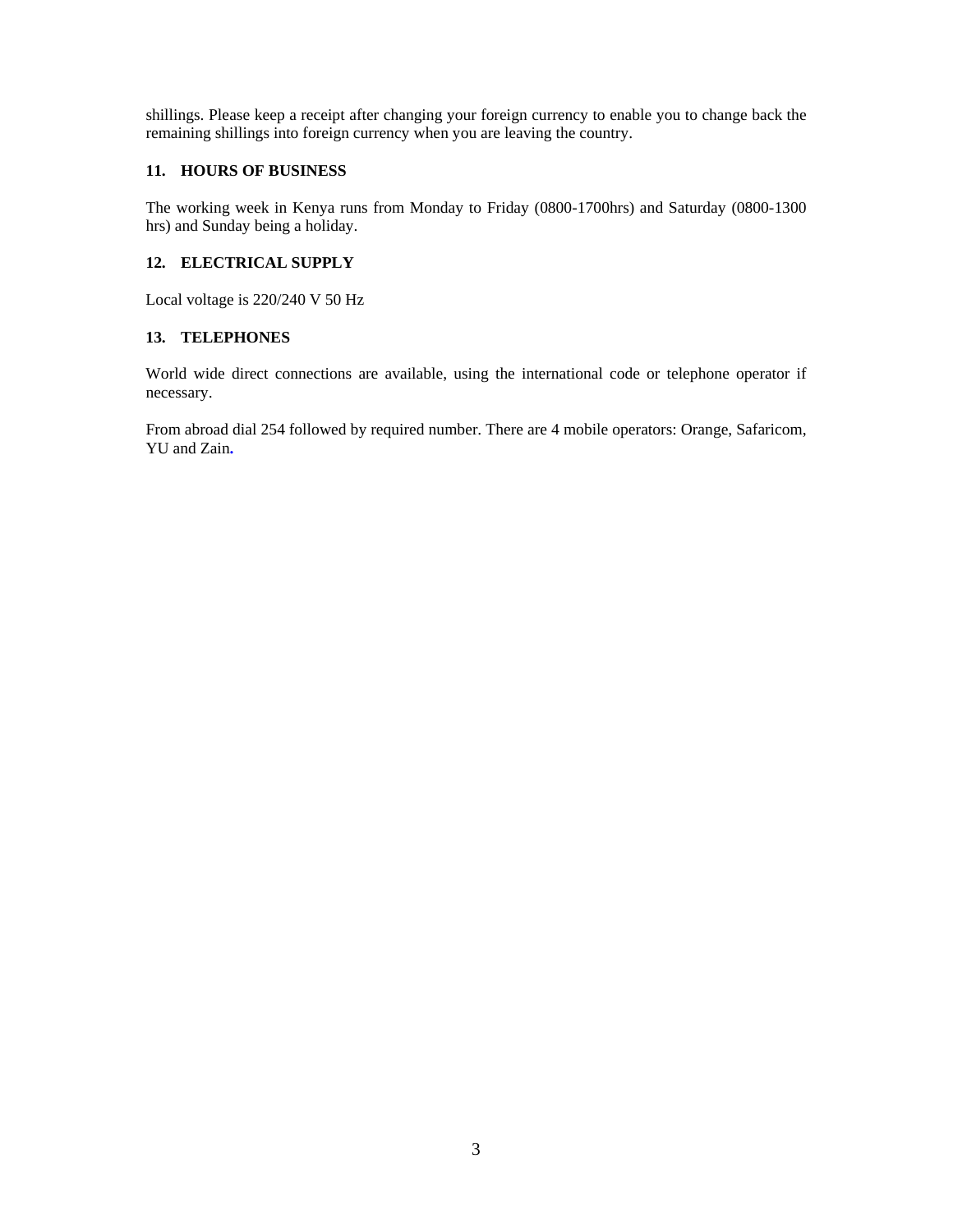# **LIST OF HOTELS - 2010**

| <b>HOTEL</b>            | <b>RATES TARIFF</b>                                                                                                                                                      | <b>ADDRESS</b>                                                                     | <b>TELEFAX</b>             | <b>TELEPHONE</b>                     | <b>EMAIL</b>                                                      |
|-------------------------|--------------------------------------------------------------------------------------------------------------------------------------------------------------------------|------------------------------------------------------------------------------------|----------------------------|--------------------------------------|-------------------------------------------------------------------|
|                         | US \$                                                                                                                                                                    |                                                                                    | NO.                        |                                      |                                                                   |
| <b>Tribe Hotel</b>      | 220.00 (SBB)<br>Free shuttle transfer<br>to/from UN Gigiri to<br>the hotel from 7 a.m.<br>to 9 a.m. every 30<br>minutes and 4.30 p.m.<br>to 6.00p.m. every 30<br>minutes | 1km from UN<br>offices in Gigiri<br>Market Hotel<br>PO Box 1333<br>Nairobi - 00621 | 254-20-7200110             | 254-20-7200106                       | reservations@tribehotel-<br>kenya.com                             |
| Intercontinental        | 185.00 (SBB)                                                                                                                                                             | Cr. City Hall Way                                                                  | 254-20-32000030            | $254 - 20$                           | reservations@interconti.co.ke/                                    |
| Hotel                   | 205.00 (DBB)                                                                                                                                                             | / Uhuru Highway                                                                    |                            | 32000000                             | Josephine.wakhu@icnairobi.c<br>om                                 |
| Holiday Inn             | 199.00 (SBB)<br>224.00 (DBB)                                                                                                                                             | Cr. Parklands<br>Road / Mpaka<br>Lane                                              | 254-20-3748823             | $254 - 20 -$<br>3740920/1<br>3740906 | admin@holidayinn.co.ke<br>khaveres@holidayinn.co.ke               |
| SixEighty Hotel         | Ksh.4,105.00(SBB)<br>Ksh.5,775.00(DBB)                                                                                                                                   | Cr. Muindi<br>Mbingu Street /<br>Kenyatta Avenue                                   | 254-20-332908              | 254-20-315680                        | info@sentrim.com                                                  |
| The Stanley             | Ksh.10,850.00(SBB)                                                                                                                                                       | Cr. Kenyatta                                                                       | 254-20-249757              | 254-20-316377                        | reservations@sarova.co.ke                                         |
| Hotel                   | Ksh.13,650.00(DBB)                                                                                                                                                       | Avenue/Kimathi                                                                     |                            |                                      |                                                                   |
|                         |                                                                                                                                                                          | <b>Street</b>                                                                      | Reserv.<br>254-20-2715566  | Reserv.<br>254-20-2713333            |                                                                   |
| <b>Hilton Hotel</b>     | <b>US\$113 (SBB)</b><br><b>US\$138 (DBB)</b>                                                                                                                             | Mama Ngina<br><b>Street</b>                                                        | 254-20-250099              | 254-20-2790000                       | Reservations.nairobi@hilton.c<br>om<br>Benard.itebete@hotmail.com |
| Nairobi Safari<br>Club  | US\$160.00 (SBB)*<br>US\$180.00 (DBB)*                                                                                                                                   | Cr University<br>Way / Koinange<br><b>Street</b>                                   | 254-20-224625 or<br>215137 | 254-20-251333                        | sales@nairobisafariclub.com                                       |
| Meridian Court<br>Hotel | Kshs. 5250.00 (SBB)<br>Kshs. 6350.00 (DBB)                                                                                                                               | Murang'a Road,<br>off Moi Avenue                                                   | 254-20-333658              | 254-20-313991<br>/317484<br>/313135  | info@Meridianhotelkenya.co<br>m                                   |
| Jacaranda Hotel         | US\$188.00 (SBB)<br>US\$234.00 (DBB)                                                                                                                                     | Chiromo Road,<br>Westlands                                                         |                            | $254 - 20 -$<br>4448713/4/5/6/7      | Sales-<br>jngroup@africanonline.co.ke                             |
| <b>Grand Regency</b>    | <b>US\$185.00 (SBO)</b><br>US\$210.00 (DBO)                                                                                                                              | Loita Street                                                                       | 254-20-217120              | 254-20-228820<br>254-20 - 211199     | jsian@laicoregencyhotel.co.ke                                     |
| Ambassador<br>Hotel     | US\$45.00(SBB)<br>US\$55.00(DBB)                                                                                                                                         | Moi Avenue                                                                         | 254-20-336860              | 254-20-242933<br>226733              | hotelambassador@nbi.ispkeny<br>a.com                              |
| Windsor Hotel           | 183.00 (SBB)<br>245.00 (SBB)                                                                                                                                             | Off Kiambu Rd                                                                      | 254 20 8560160/1           | 254 20 8562300                       | admin@windsor.co.ke                                               |
| The Panari<br>Hotel     | US\$150.00 (SBB)<br>US\$180.00 (DBB)                                                                                                                                     | Mombasa Road                                                                       | 254 20 828985              | 254 20 828990/3<br>254 20 6946000    | info@panarihotel.com<br>sherri.a@panarihotels.com                 |

*A dollar is changing at 74 – 77 Kenya shillings. These rates are subject to change without notice.*

DBB = Double, Bed & Breakfast; SBB = Single, Bed and Breakfast

**Note: When making the reservations, please specify that you are attending an ICAO meeting in order to be accorded special rates for UN.**